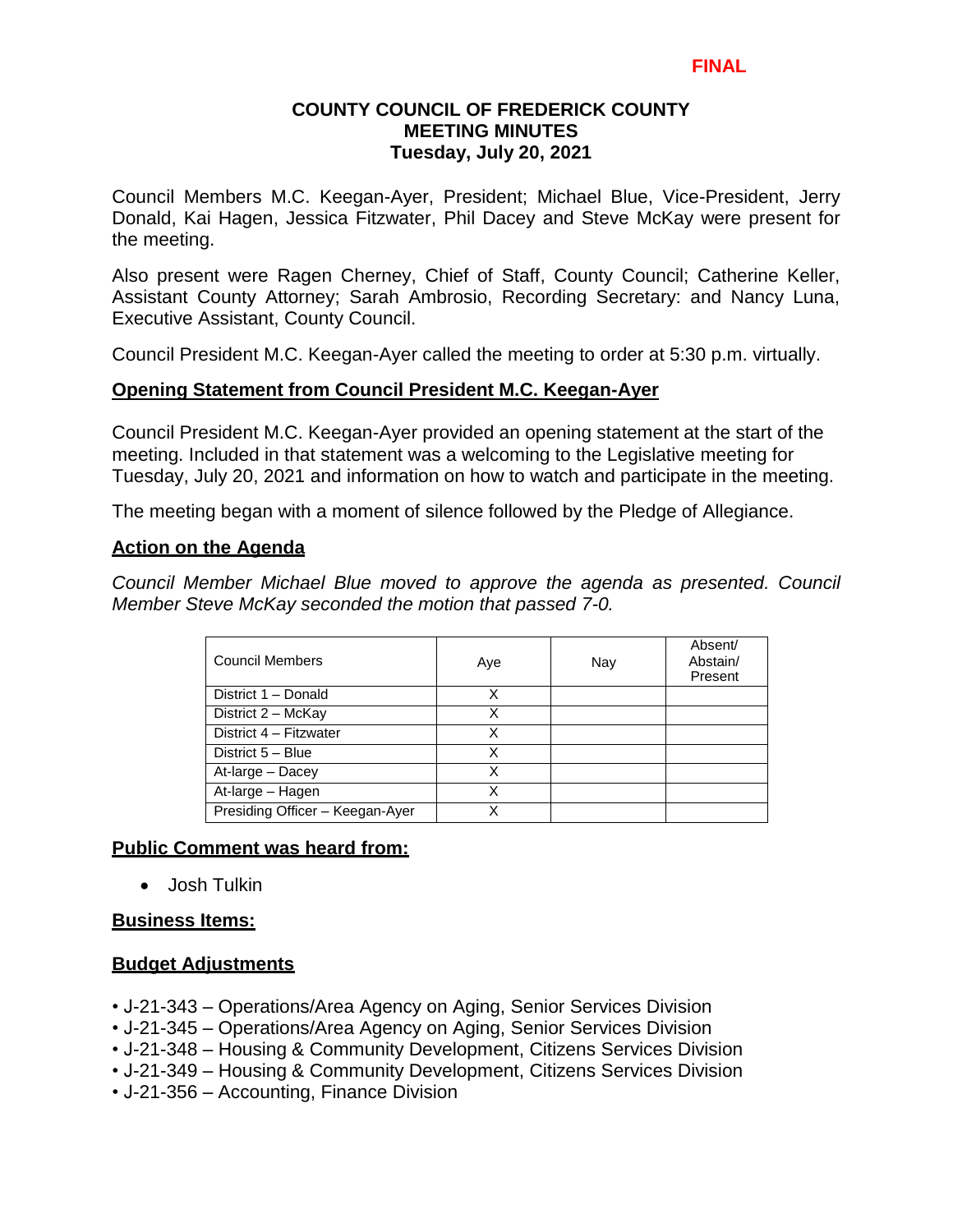## **COUNTY COUNCIL OF FREDERICK COUNTY MEETING MINUTES Tuesday, July 20, 2021**

• J-22-010 – Citizens Services Division

*Council Member Steve McKay moved to approve Budget Adjustments J-21-343, J-21- 345, J-21-348, J-21-349, J-21-356 and J-22-010 as presented. Council Member Jerry Donald seconded the motion that passed 7-0.*

| <b>Council Members</b>          | Aye | Nay | Absent/<br>Abstain/<br>Present |
|---------------------------------|-----|-----|--------------------------------|
| District 1 - Donald             | x   |     |                                |
| District 2 - McKay              | Χ   |     |                                |
| District 4 - Fitzwater          | Χ   |     |                                |
| District 5 - Blue               | х   |     |                                |
| At-large - Dacey                | x   |     |                                |
| At-large - Hagen                | Χ   |     |                                |
| Presiding Officer - Keegan-Ayer |     |     |                                |

### **Approval of Minutes from July 6, and July 13, 2021.**

*Council Member Steve McKay moved to approve the minutes from July 6, and July 13, 2021. Council Member Michael Blue* seconded *the motion that passed 7-0.* 

| Council Members                 | Aye | Nay | Absent/<br>Abstain/<br>Present |
|---------------------------------|-----|-----|--------------------------------|
| District 1 - Donald             | x   |     |                                |
| District 2 - McKay              | X   |     |                                |
| District 4 - Fitzwater          | X   |     |                                |
| District 5 - Blue               | X   |     |                                |
| At-large - Dacey                | Χ   |     |                                |
| At-large - Hagen                | x   |     |                                |
| Presiding Officer - Keegan-Ayer |     |     |                                |

### **Bill 21-08 – Amendment to Frederick County Code, Chapter 1-2, Administration, Article IV: Fire and Rescue Services**

*Council Vice President Michael Blue moved to approve Bill 21-08 – Amendment to Frederick County Code, Chapter 1-2, Administration, Article IV: Fire and Rescue Services as presented. Council Member Jerry Donald* seconded *the motion that passed 7-0.*

| Council Members     | Ave | Nav | Absent/<br>Abstain/<br>Present |
|---------------------|-----|-----|--------------------------------|
| District 1 - Donald |     |     |                                |
| District 2 - McKay  |     |     |                                |